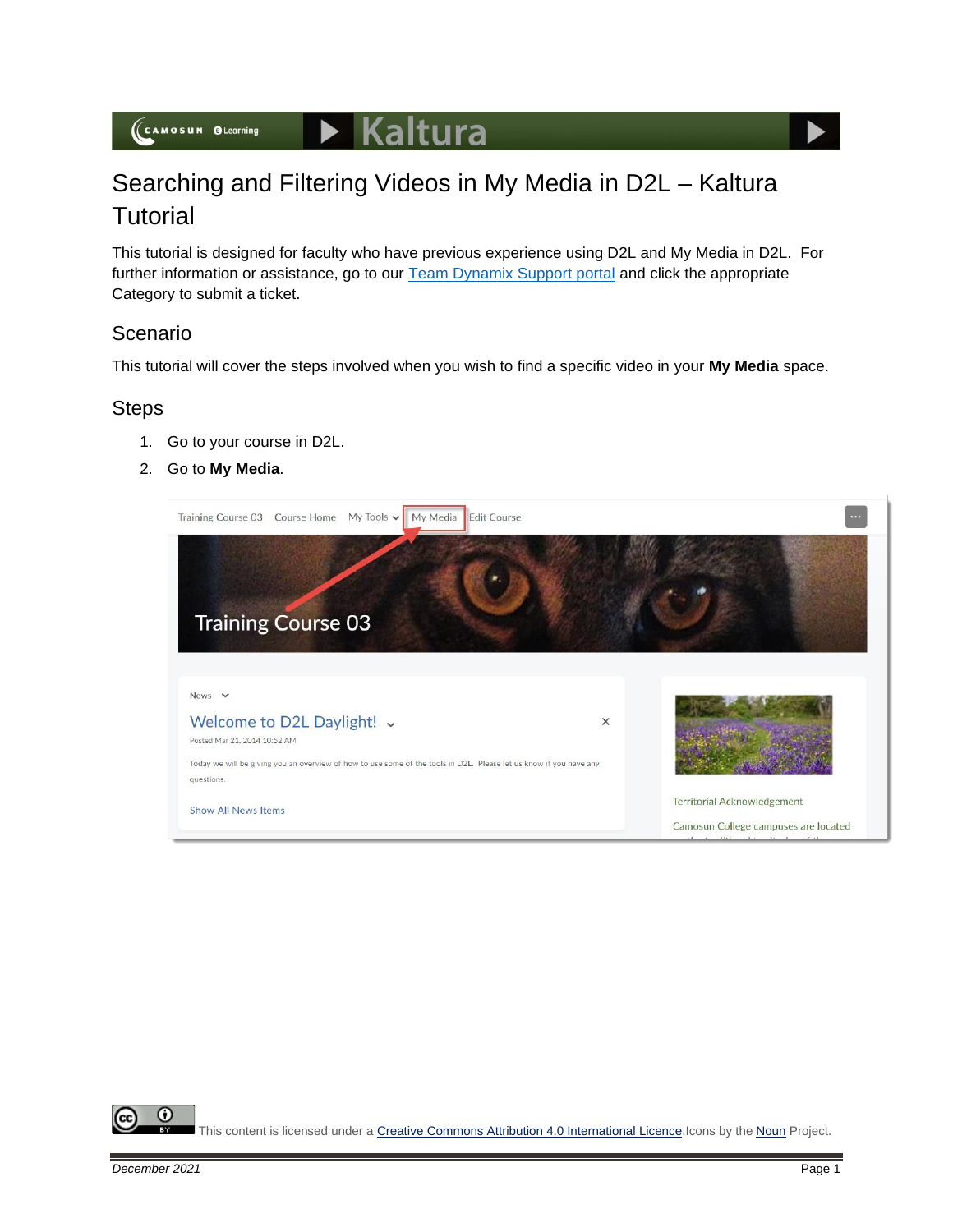3. You can search your media by adding your search term to the **Search My Media** box, and clicking the magnifying glass, or the Enter key. Words which will be picked up in this search include words found within the media Details, including titles, descriptions, and tags.



4. You can also **Sort** your media by **Most Recent**, **Alphabetically – A to Z**, **Alphabetically – Z to A,** or **Comments**.

| My Media                                                                                                                                                                                                                           |                                                                  |
|------------------------------------------------------------------------------------------------------------------------------------------------------------------------------------------------------------------------------------|------------------------------------------------------------------|
| Search My Media<br>$\alpha$                                                                                                                                                                                                        |                                                                  |
| Sort by Most Recent v<br>$\vee$ Most Recent                                                                                                                                                                                        | View All Statuses v View All Media v View Media I Own v          |
| Alphabetically - A to Z<br>1 Audio Embed !<br>Alphabetically - Z to A<br>gnment 1<br>Comments<br><b>The confirmation</b><br><b>B</b> <i>I</i> U -<br><b>Parauf</b><br>Fl Insert Stuff ning Assignment, listen to the au<br>Private | AddAudioFileToContent3                                           |
|                                                                                                                                                                                                                                    | test<br>image<br>$\overline{\phantom{a}}$<br>○<br>23 Minutes ago |
| ∩<br>ped Sample"<br><b>Browse for a Template</b>                                                                                                                                                                                   | AddAudioFileToContent2                                           |
| E E + Font F *<br>Size<br>the audio file by clicking on the Play button below. Make s                                                                                                                                              | test<br>image                                                    |

 $\odot$ This content is licensed under [a Creative Commons Attribution 4.0 International Licence.I](https://creativecommons.org/licenses/by/4.0/)cons by the [Noun](https://creativecommons.org/website-icons/) Project.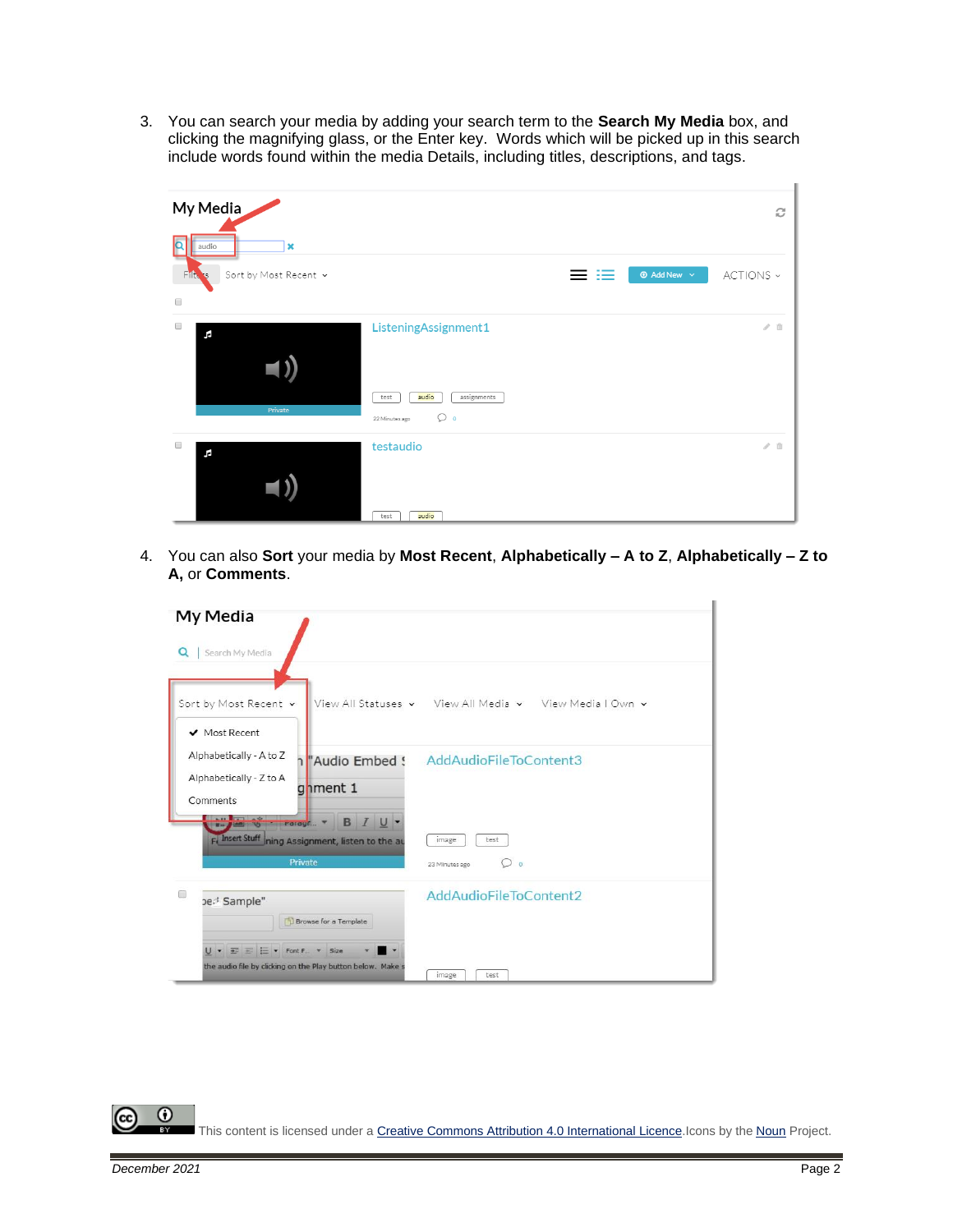5. You can **View** media by Status – **All**, **Private**, **Published**, **Pending**, or **Rejected.**



6. You can also **View** media by its type: **Video**, **Quiz**, **Audio**, or **Image**.

| My Media                                                                                                                                                                                                                    |                                                       |
|-----------------------------------------------------------------------------------------------------------------------------------------------------------------------------------------------------------------------------|-------------------------------------------------------|
| Search My Media<br>Q                                                                                                                                                                                                        |                                                       |
| Sort by Most Recent v View All Statuses<br>□                                                                                                                                                                                | View All Media v<br>View Media I Own v<br>✔ All Media |
| Create a File in "Audio Embed !<br>□<br>Listening Assignment 1<br>B I U -<br>$\frac{1}{2}$ $\frac{1}{2}$<br>Paragr v<br>FJ Insert Stuff ning Assignment, listen to the au<br>Private                                        | ontent3<br>Video<br>Quiz<br>Audio<br>Image            |
| ∩<br>Ded Sample"<br><b>Browse for a Template</b><br>$U - \frac{1}{2}$ = $\frac{1}{2}$ = $\frac{1}{2}$ + Font F + Size<br>the audio file by clicking on the Play button below. Make s<br>https://160.kaf.it.ubc.ca/my-media# | AddAudioFileToContent2<br>test<br>image               |

 $\odot$ This content is licensed under [a Creative Commons Attribution 4.0 International Licence.I](https://creativecommons.org/licenses/by/4.0/)cons by the [Noun](https://creativecommons.org/website-icons/) Project.